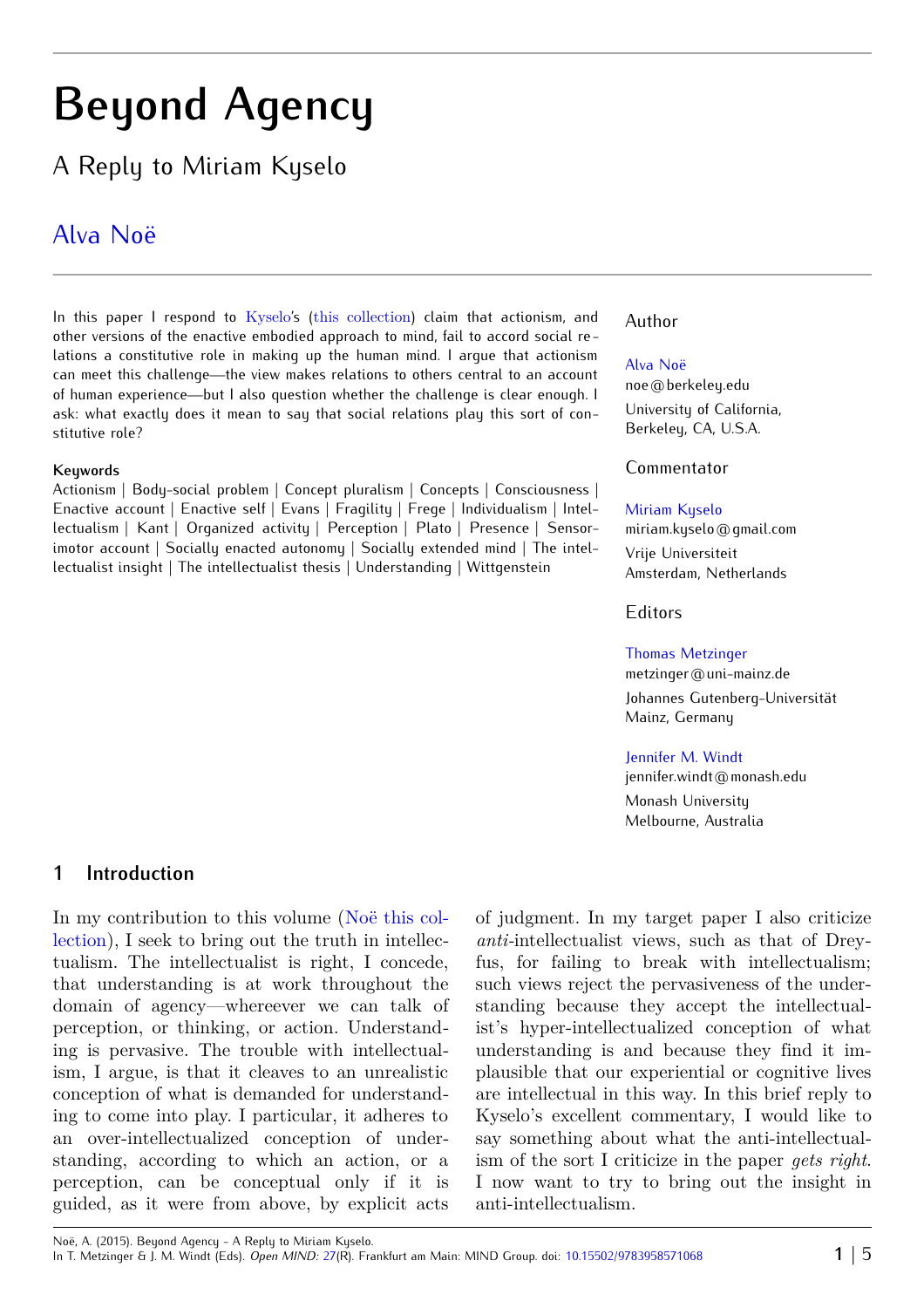# **2 The truth in anti-intellectualism**

If the intellectualist is right that understanding saturates the space of agency, the anti-intellectualist is right that there is also understanding *beyond* the limits of our agency. [Stanley \(2011,](#page-4-4) cited in [Noë](#page-4-1) [this](#page-4-1) [collection\)](#page-4-1) relied on the opposition between the personal and the subpersonal; he supposed that what makes a mere reflex, which is subpersonal, an action, which is personal, is that it is guided by knowledge or reason. But the opposition between reflex and action is not exhaustive, and the crucial dimension is not that of the contrast between the personal and the subpersonal. Consider conversation, as an example. We can characterize conversation as a personal-level action. But there is a way of describing the phenomenon that defies such characterization. When two people talk they adopt similar postures, they pause at coordinated intervals, they adjust their volumes to match each other, they move their eyes and modify their dialects, all in ways that are governed by their interaction (see [Shockley et al.](#page-4-3) [2009](#page-4-3) for a review of this literature). Talking is what I elsewhere call an "organized activity" [\(Noë](#page-4-2) [in](#page-4-2) [press\)](#page-4-2). One remarkable feature of organized activities, in this sense, is that they are not guided by the participants or authored by them. Another is that they are carried on spontaneously and without deliberate control. And yet another is that they are clearly domains in which highly sophisticated cognitive capacities —looking, listening, paying attention, moving, undergoing—are put to work.

Notice: I said above that talking, in the sense I have in mind, is not a personal-level activity. What I mean by this is that the sort of tight coupling and temporal dynamics, the sort of organization we see at work when people talk, is not best characterized at the level of minutes, hours, choices, etc. that normally characterize the personal level. But nor is this a phenomenon of the subpersonal level. For one thing, we aren't interested in something happening in the nervous system of *one* individual. We are interested in something encompassing two (or more) people. For another, we aren't interested in processes unfolding at time-scales of milliseconds. No. We *are* interested in what people do, but in a manner that is truly *beyond* agency. We are interested, here, in a phenomenon of the *embodiment level* (as distinct from the subpersonal or the personal level).

And yet we remain, when thinking about conversation—or any other organized activity very much in a domain where we can and must speak of cognitive achievement, understanding, skill, and so on.

One upshot of these considerations, then, is that while understanding, as I argued above, is a necessary condition of agency, it is also present beyond its limits. Another is that understanding beyond the limits of agency cannot be understood individualistically. This is obvious in the case of intrinsically social activities, like conversation, but it is also true for organized activities that can be carried out by solitary individuals (such as *seeing*, for example).

The thing that anti-intellectualism gets right, as I see it, is the appreciation that a great deal of what we *do*, isn't really done *by us*: activity happens to us; we find ourselves organized. We are made what we are in the setting of organized activities.

From the standpoint of the theory of organized activities—presented in more detail in [Noë \(in](#page-4-2) [press\)](#page-4-2)—we are creatures who are from the very beginning caught up in world and other-involving organized activities; these activities form the lived substrate of our biographical lives as persons. Actionism, in these ways, is committed to a radical form of anti-individualism.

# **3 The challenge of crypto-individualism**

Now, Kyselo has criticized actionism not for ignoring the social, but for failing to treat the social as constitutive of human cognitive organization. Kyselo's point is that for actionism, other people and our relations to them "shape" the mind, but they do so in the same the way that any environmental conditions cause, constrain, or enable human experience; the view makes no allowance for the stronger possibility that other people and our social relations with them are actually *constitutive* of what it is to be a human

Noë, A. (2015). Beyond Agency - A Reply to Miriam Kyselo.

In T. Metzinger & J. M. Windt (Eds). *Open MIND:* [27\(](http://www.open-mind.net/collection.pdf#nameddest=beyond-agency2014a-reply-to-kyselo)R). Frankfurt am Main: MIND Group. doi: [10.15502/9783958571068](http://dx.doi.org/10.15502/9783958571068) **2** | 5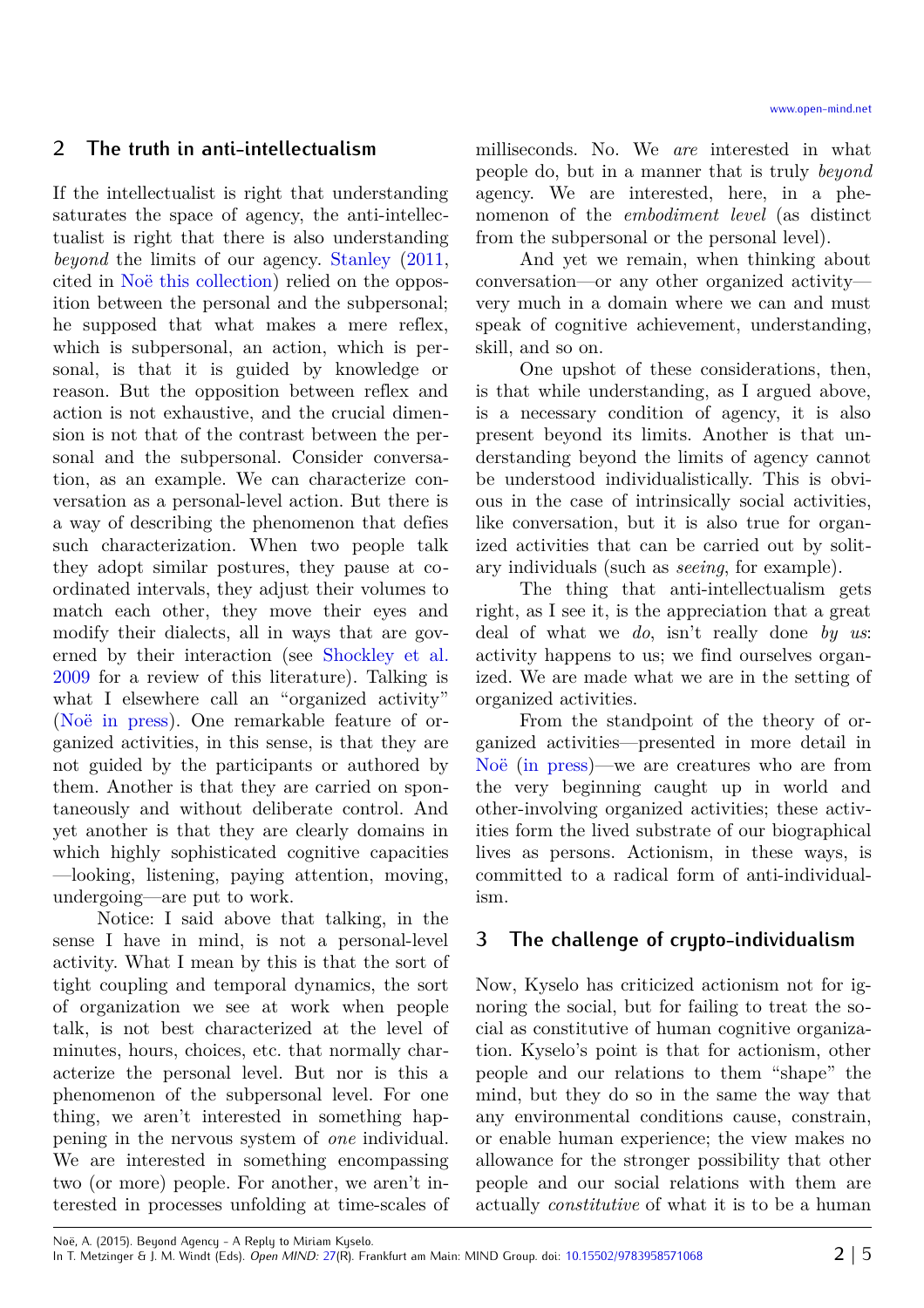being. So she writes, with actionism as one of her targets in mind:

> Philosophers of cognition systematically assume that the mind is essentially embodied, while the social world remains the context in which the embodied mind is embedded. On this view, the social arguably shapes the mind, but it does not figure in the constitution of the mind itself. [\(Kyselo](#page-4-0) [this](#page-4-0) [collection,](#page-4-0) p. 2)

And she goes on to explain:

I argue that since the world of humans is a social world of others and our social relations is what matters most to us, the social must also figure in the constitutive structure of human cognitive individuation. The human mind or self is not only embodied but also genuinely social. [\(ibid.,](#page-4-0) p. 2)

In a footnote, she then elaborates:

By saying that sociality matters constitutively for the human self, I mean that without continuously relating and engaging in interaction with others, there would be no human self as a whole. The social is not only causally relevant for enacting self-hood, but it is also an essential component of its minimal organizational structure. [\(ibid.,](#page-4-0) p. 2)

Now, I admit that the language of earlier work [\(Noë](#page-4-6) [2004,](#page-4-6) [2012\)](#page-4-5) can be taken to suggest something like crypto-individualism. In so far as I talk about presence as something that thinkers and perceivers "achieve," and in so far as I insist that, in achieving the world's presence in thought and experience, we also achieve ourselves, it can perhaps sound like I am describing the enactive feats of a heroic solitary agency.

I admit that's how it sounds. But I was careful to warn against being misled in this way. So, for example, in a passage immediately following one that Kyselo cites, I write:

But we are not only animals. I am also a father, and a teacher, and a philosopher, and a writer. These modalities of my being were no more given to me than my ability to read and write. I achieve myself. Not on my own, to be sure! And not in a heroic way. Maybe it would better to say that my parents and my friends and family and children and colleagues have achieved me for me. The point is that we are cultivated ourselves—learning to talk and read and dance and dress and play guitar and do mathematics and physics and philosophy —and in this cultivation worlds open up that would otherwise be closed off. In this way we achieve for ourselves new ways of being present.

Here I explicitly repudiate heroic individualism; we achieve ourselves with and through others; we are cultivated by a world full of others and that's the setting in which we bring the world into focus for consciousness.

Perhaps another feature that feeds the appearance of crypto-individualism is the availability of an idealist or anti-realist reading of enacting or achieving presence. It is not in fact my view—Kyselo herself is clear about this—that we make the world, or construct it. The world shows up for us, in perception, and in thought, and for action. But it doesn't show up for free. Just as you can't encounter what a text means if you don't know how to read, so you can't see what is there to be seen without the battery of understandings necessary for reaching out and picking it up.

We don't make the world, just as we don't make other people. In fact, the world, and others, are necessary for us to achieve contact with it *in three distinct ways*. First, our experience of others and the world depends on their existence. If they weren't there, we couldn't achieve access to them. Second, our possession and exercise of the relevant skills may require the presence and participation of others. Think of the turn-taking dance that is conversation; you can't do that without the other. Third, our possession of perceptual and cognitive skills of access de-

Noë, A. (2015). Beyond Agency - A Reply to Miriam Kyselo.

In T. Metzinger & J. M. Windt (Eds). *Open MIND:* [27\(](http://www.open-mind.net/collection.pdf#nameddest=beyond-agency2014a-reply-to-kyselo)R). Frankfurt am Main: MIND Group. doi: [10.15502/9783958571068](http://dx.doi.org/10.15502/9783958571068) **3** | 5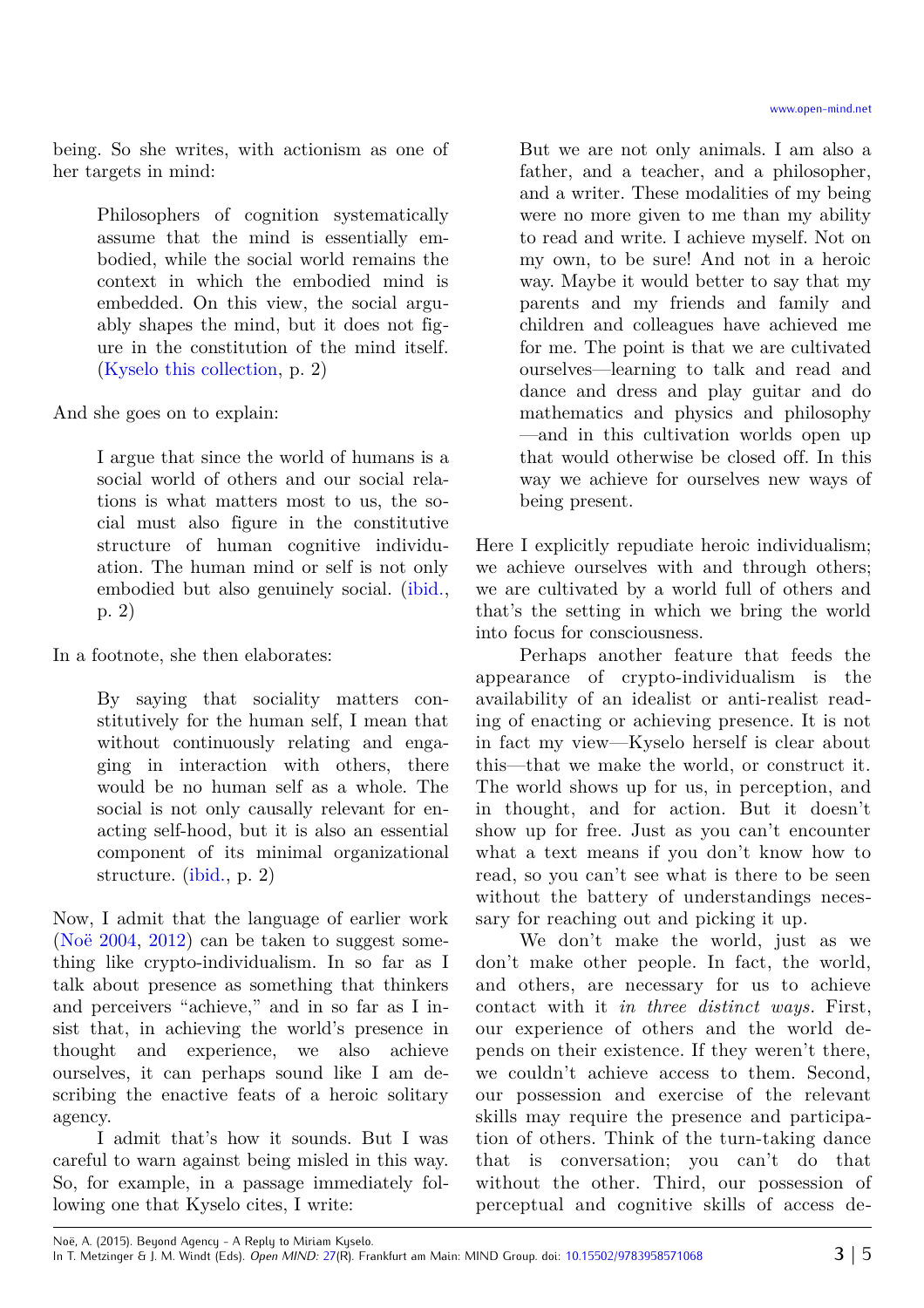pends on our development in the setting of personal relationships.

Does the commitment of actionism to these three kinds of dependence of our experience on our engagement with others meet the standard of offering an account of other people as not merely shaping but as constituting our mental lives? If not, I hope to be told why.

Let me offer a final example to try to clarify what is at stake. Take a baseball team. There will be nine players on the field at a given time during a game: a pitcher and catcher, three basemen, a shortstop, and the three outfielders. Notice that there are two different ways in which we can individuate these players. We can pick them out by the role that they play—by their position, in baseball parlance—or we can pick them out by *the player*, that is, by the particular person who is playing the role. Take the shortstop, for example. The shortstop is the near outfielder, or the far infielder; he is positioned between 2nd and 3rd bases. His job is to field balls hit to him and to deliver the balls to teammates in ways that work to his team's advantage. For our purposes it is important to notice that a shortstop is a social creature in the sense that a) to be a shortstop is to play a role that can only be specified by naming other positions and shared goals and needs, and b) that there is no such thing as a shortstop outside of the context of convention, practice, and history—for that is what baseball is: a structure in a temporally extended space of convention and practice. A shortstop, we might say, is a thoroughly social kind of thing. It is constituted by social relations.

Notice that this way of thinking about what it is to be a shortstop takes nothing away from the fact that shortstops are embodied and that they are in continuous dynamic exchange with their physical environment. The quality of a shortstop is usually framed in terms of the range of ground he can cover, the softness of his hands, the strength of his arm, the delicacy and control of his footwork, and finally, his understanding of what to do in the split-second heat of play. Physical and intellectual skill are all properties of this essentially social being, the shortstop. And this is so for all the other players.

Now, the fact that being a shortstop is something "whose identity is brought forth through body-mediated social interaction", as we could say, borrowing [Kyselo'](#page-4-0)s words [\(this](#page-4-0) [collection,](#page-4-0) p. 2), doesn't entail that the fleshand-blood human being who is playing shortstop is also in the same way identity-dependent on his or her social relations. The individual existence of the man, after all, the actual guy, the living human organism, is presupposed by his entering into the kinds of relationships that can make it the case that he is also a shortstop.

This sort of consideration can be generalized: just as we can distinguish the player from the position he plays, so we can distinguish the *human being* from the *person* he or she also is. Personhood is enacted, achieved, or performed in ways not so different from the way being a baseball-player is undertaken. A person is defined by nesting and overlapping roles daughter, employer, citizen, rebel, lover, failure, and so on. And these roles are genuinely constitutive of who or what a person is, of his or her identity. Truly these constitutive features that make a person the person she is are robustly and thoroughly social, in all the ways being a shortstop is social. You can't be a person on your own, any more than you can be a shortstop on your own. Persons are creatures of normative, evaluative spaces. Persons are performers. They perform their personhood. And they bear the ever-present burden of being evaluated. That, finally, is the difference between mere action and performance. Performance, as distinct from mere action, happens against the background of the possibility of being judged (good dancer, good father, good lover, good student, etc.).

Personhood is enacted. But what about being human? Is that enacted as well? Is one's status as a human being, like one's status as a person, or a shortstop, something that is accomplished through one's body-mediated social interactions?

This much is clear. Being a distinct human being is antecedent to entering into the kinds of

In T. Metzinger & J. M. Windt (Eds). *Open MIND:* [27\(](http://www.open-mind.net/collection.pdf#nameddest=beyond-agency2014a-reply-to-kyselo)R). Frankfurt am Main: MIND Group. doi: [10.15502/9783958571068](http://dx.doi.org/10.15502/9783958571068) **4** | 5